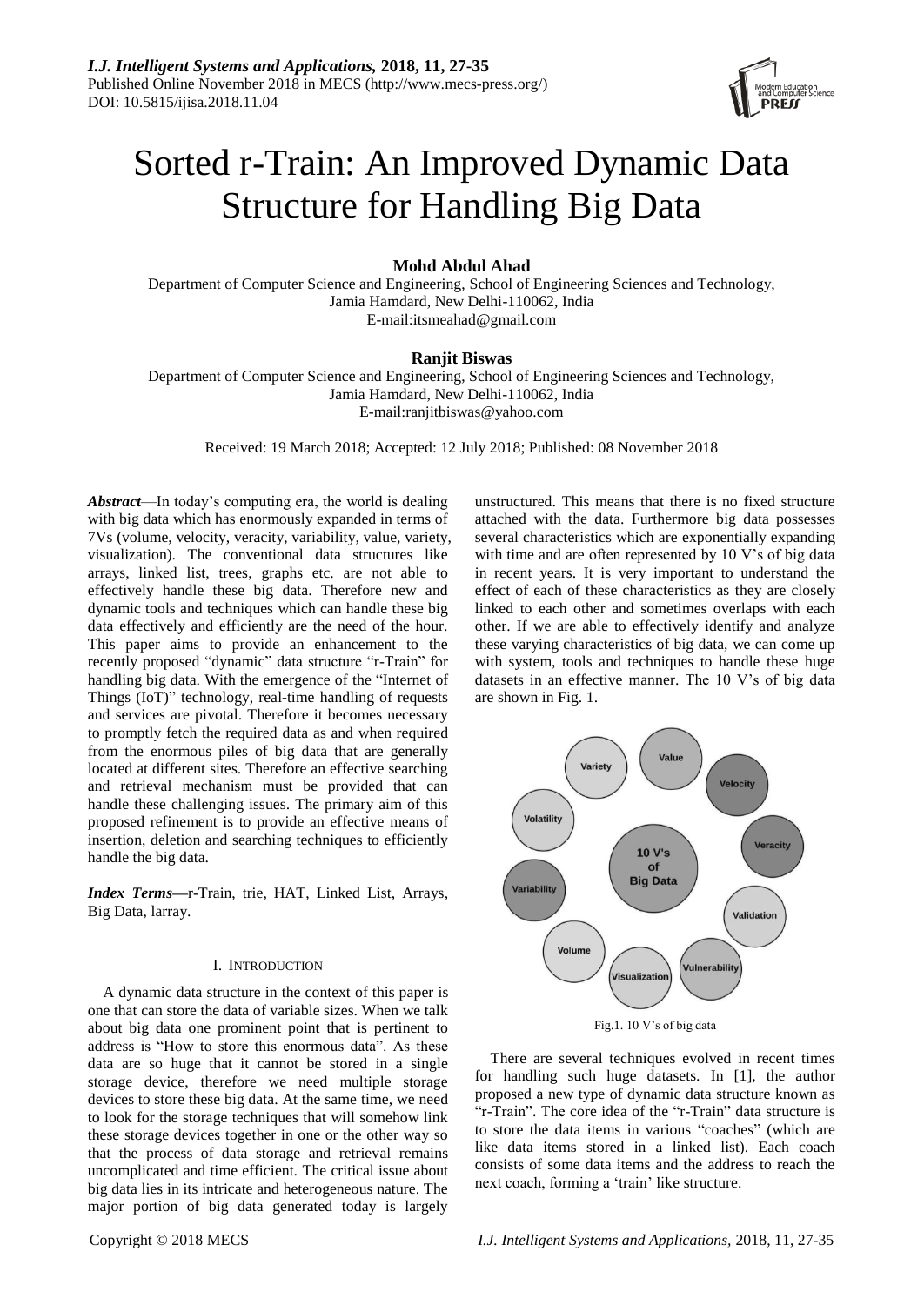## *A. r-Train Data Structure: A Brief Introduction*

The author of [1] proposed a new dynamic "homogeneous data structure r-Train" which is used to store similar type of data. The main advantage of this data structure that was pointed out by 'R. Biswas' [1] is its ability to be scalable to any desired amount as and when required. The difference of r-Train from the data structure arrays lies in a way that, in array we cannot leave an empty space for a data in-between the elements already present in the array, but in case of r-Train it is quite possible. A coach of the 'r-Train' may consist of one or more empty spaces. The empty space is being represented by a ' $\varepsilon$ ' (also known as null element) which is treated as of same data type as the other elements of the coach. The definition given by R-Biswas asserts an r-Train as a "linked list of tagged coaches". The term tagged coach means that every coach consists of some data elements (including  $\epsilon$ ) and the information about how many more elements can be stored in it. The various formal terms and definition related to r-Train data structure are given below in brief [1]. However for detailed information about the functioning of "r-Train", one could see [1, 2, 3, 4, 5].

## *1) larray*

A 'larray' is a collection of similar types of elements where one or more elements can be 'ɛ' element or null elements. Since ' $\varepsilon$ ' is treated as of same data type, therefore the same amount of space (as that for the other elements) will be reserved in the memory for storing "ɛ" elements. The length of the larray may be defined as the number of elements (including  $\varepsilon$ ) stored in it [1]. The following are few examples of larray.

- i.  $X = \langle 2, 6, 7, \varepsilon, 8, \varepsilon \rangle$ , the length of 'larray' X is 6
- ii.  $Y = \langle 12, 5, \varepsilon, \varepsilon, 7, 100, 8 \rangle$ , the length of 'larray' Y is 8
- iii.  $Z = \langle \varepsilon, \varepsilon, \varepsilon \rangle$ , the length of 'larray' Z is 4
- iv.  $P = <1, 5, 8, 14, 7>$ , the length of 'larray' P is 5
- v.  $Q = 2$ , the length of 'larray' Q is 1
- vi.  $R = \langle \varepsilon \rangle$ , the length of 'larray' R is 1
- vii.  $S = \langle \rangle$ , S is an empty larray.

If we have a 'larray' where all the elements present in it are 'ɛ' (null) elements, then that array is known as "null larray". Here, larrays 'Z' and 'R' are said to be "null larrays". It can also be observed that the lengths of larray 'Z' and 'R' are '4' and '1' respectively. Therefore it can be concluded that "null larrays" are not unique.

# *2) Coach of an r-Train*

A "Coach (C)" of an "r-Train" may be defined as a pair (LA, add) where "LA" is a "nonempty larray" (can include a "null larray" also) and "add" is the address of the next coach of the "r-Train". However, if the coach "C" is the last or the only coach of the "r-Train" then "add" will contain an invalid address value [1].

| 3   5   $\epsilon$   $\epsilon$   20   $\epsilon$   24   $\epsilon$   $\epsilon$   $\epsilon$   $\epsilon$ |  |  |  |  |
|------------------------------------------------------------------------------------------------------------|--|--|--|--|
|------------------------------------------------------------------------------------------------------------|--|--|--|--|

Fig.2. An Example of a Coach of an "r-Train"

Fig. 2 shows a coach C with the items of 'larray' as  $< 3$ , 5,  $\varepsilon$ ,  $\varepsilon$ ,  $20$ ,  $\varepsilon$ ,  $24$ ,  $\varepsilon$ ,  $\varepsilon$ ,  $\varepsilon$ ,  $\varepsilon$  > where  $\varepsilon$  being the address of next coach. Therefore while creating a coach it must be noted that the last block of the coach must be reserved for storing the address of the next coach and no element ( $\varepsilon$ ) or non- $\varepsilon$ ) can be stored in it [1].

## *3) Status of the Coach*

It is defined as the number of empty spaces ( $\epsilon$ ) elements) in the larray at a given point in time. It is denoted by "s" and has the value in the range between  $0 \leq s \leq r$ . Also the value of "s" is dynamic in nature and will change with every insertion or deletion of the element to or from the 'larray'. If the "status" of a coach is "0 (zero)" at any point of time, it signifies that the larray of this coach is full and no more elements can be added in this particular coach [1, 2]. If the "status" of the larray is equal to "r", it means that the larray is a "null larray" with all the elements as ' $\varepsilon$ ' and we can store up to a maximum of "r" number of elements in the larray [1].

#### *4) Tagged Coach of an r-Train*

If C (LA, add) is a "coach" of an "r-Train" then the "tagged coach (TC)" of the coach C, is given by a pair  $(C,s)$ , where " $C$ " is the "coach" and "s" is its "status". The tagged coach consists of the information about how many empty spaces are available in the coach at any given time. For example : If the Coach C (LA, add) is there with its larray 'LA' given by < 2, 5, 7, 21,  $\varepsilon$ ,  $\varepsilon$ , 3,  $\varepsilon$  > then the tagged coach (TC) with respect to the coach C will be  $TC = (C, 3)$ . As we have three number of " $\varepsilon$ " elements present in the larray "LA" [1].

## II. GENERAL REPRESENTATION OF R-TRAIN DATA **STRUCTURE**

As mentioned by the author in  $[1, 2, 3, 4, 5]$  an "r-Train" is a homogeneous, dynamic data structure which is highly scalable in nature. It makes the best use of both arrays and linked list data structures to come up with a more powerful and efficient way of managing big data (which arrays and linked lists lack in general) [1]. An "r-Train" may be treated as the "linked list of tagged coaches". The alphabet "r" represents the number of "tagged coaches (TC)" in the "r-Train". The general representation of an r-Train "T" of length "k" is given below in Fig. 3.

$$
T = \langle (C_1, S_{C1}), (C_2, S_{C2}), (C_3, S_{C3}), \ldots, \ldots, (C_k, S_{ck}) \rangle,
$$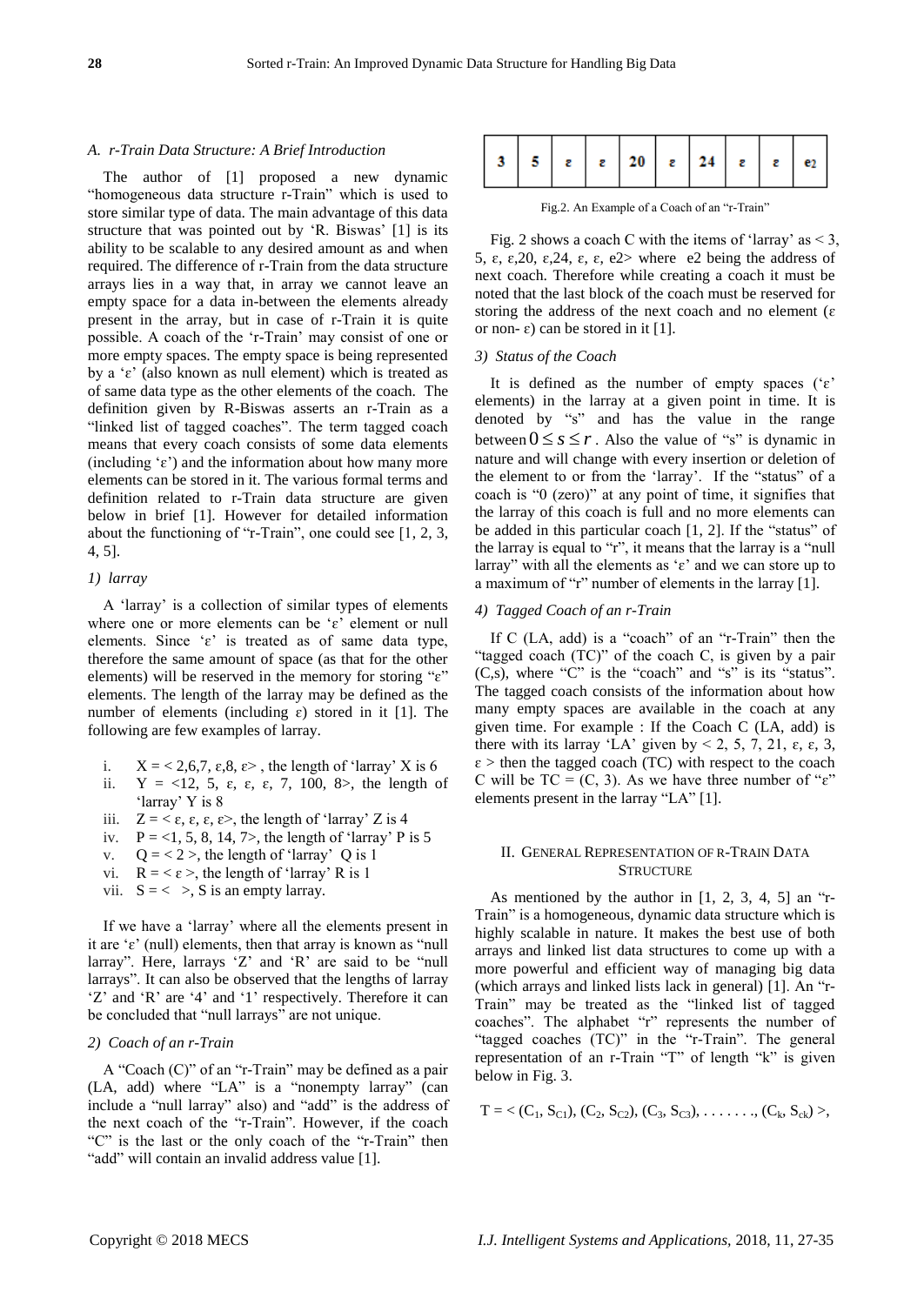Where  $C_1$ ,  $C_2$  ......  $C_k$  are the tagged coaches and  $S_{c1}$ ,  $S_{c2}$  ......  $S_{ck}$  are their corresponding statuses

Also note that  $C_1$ ,  $C_2$  ......  $C_k$  consists of the pairs  $(LA_1, \text{add}_1), (LA_2, \text{add}_2), (LA_3, \text{add}_3)....(LA_k, \text{add}_k)$ respectively.

Where  $LA_1$ ,  $LA_2$ ,  $LA_3$  .......  $LA_k$  are larrays with " $d_{11}$ ,



Fig.3. An example of an "r-Train" with "k" number of Coaches

*Example: A 4-Train of length 3* 

Let the 4-Train is denoted by 'T' and is given by

 $T = \langle (C_1, 2), (C_2, 1), (C_3, 1), (C_4, 0) \rangle$ Where  $C_1 = < 1$ ,  $\varepsilon$ ,  $\varepsilon$ , add<sub>1</sub> >,  $C_2 < 4$ , 8,  $\varepsilon$ , add<sub>2</sub> >,  $C_3$  =  $<$  2, 5,  $\varepsilon$ , add<sub>3</sub> > and C<sub>4</sub> = < 7, 3, 9, Invalid Address >



Fig.4. An example of 4-Train of length 3

Fig. 4 shows an example of 4-Train of length 3, similarly, we can create r-Train of any desired length. For further details about r-Train and its implementation, one could see [1].

#### III. RELATED WORK

There are numerous data structures being proposed by various authors that work well for different needs and situations. The researchers in [6] proposed a "dynamic self adjusting" form of binary tree and gave it the name "splay trees". Here the authors used a restructuring heuristics known as splaying, every time a tree is being accessed. The data structure by the name "AVL Trees" was proposed by "G. M.Velskii & E.M. Landis" [7]. These types of trees are not perfectly balanced but the height of pair of subtrees differs by at most 1. They maintain the "search, insertion and deletion" time of O (log (n)). The researchers in [8] introduced a framework for the pre-processing and management of IoT big data. They also discussed the latest innovations, developments and challenges in managing big data generated from IoT devices. Nikolas Askitis Ranjan Sinha [9] proposed a HAT-trie data structure which is a type of "cache conscious trie" based data structure for strings. The authors in [10] proposed a "random matrix

theory (RMT)" based approach to detect anomalies in smart grids. They also identified the system correlation in terms of "Mean Spectral Radius (MSR)". The researchers in [11] implemented the Chornos Software (a kind of time-based database) in C++ language. They claim to increase the processing efficiency by 40- 90 percent by storing the data and algorithms in RAM instead of main memory when compared with MongoDB and MYSQL databases. The authors in [12] reviewed the various techniques used for storing the big data generated from DNA and RNA fragment samples for performing "nextgeneration sequencing (NGS)". The author in [13] proposed a new data structured named "Hashed -Array-Trees" which combines the merits of arrays, hash tables and trees. The authors in [14] proposed a new dynamic technique for storing multidimensional point data which was based on quadtree like sub-division of space. Gu M et al in [15] presented a comprehensive review of the innovations in "nanophotonics-enabled optical storage techniques" and its uses for storing big data. The authors in [16] talked about the big data storage systems specially catering to high velocity, volumes and varieties of data. They also highlighted the various challenges in way of big data storage security. The authors of [17] presented an algorithm for maintaining "Dynamic AVL Trees". The researchers in [18, 19, 20, 21] discussed about the impact of Big data in the daily lives of humans. The challenges, opportunities, applications and advantages associated with the effective handling of big data were also discussed in their paper. The authors of [22] proposed the various indicators affecting the expansion of big data. In [23], the researchers highlighted the critical barriers and challenges that hinder the analysis of big data due to its heterogeneous and intricate nature. The researchers in [24] proposed a cloud based architecture by combining the advantages of existing BDA's to provide performance enhancements and QoS. The author in [25] discussed the important characteristics of big data in terms of knowledge discovery and highlighted the future prospects of KDD

 $d_{21}$ ,  $d_{31}$  ...  $d_{kr}$ " are the data items and "add<sub>1</sub>, add<sub>2</sub>,  $add_3$  ...............  $add_k$ " are the addresses of the next coach (i.e. add<sub>1</sub> holds the address of coach  $C_2$ , add<sub>2</sub> holds the address of Coach  $C_3$  and so on. And 'add<sub>k</sub>' holds an invalid address as it is the last coach of the r-Train) [1].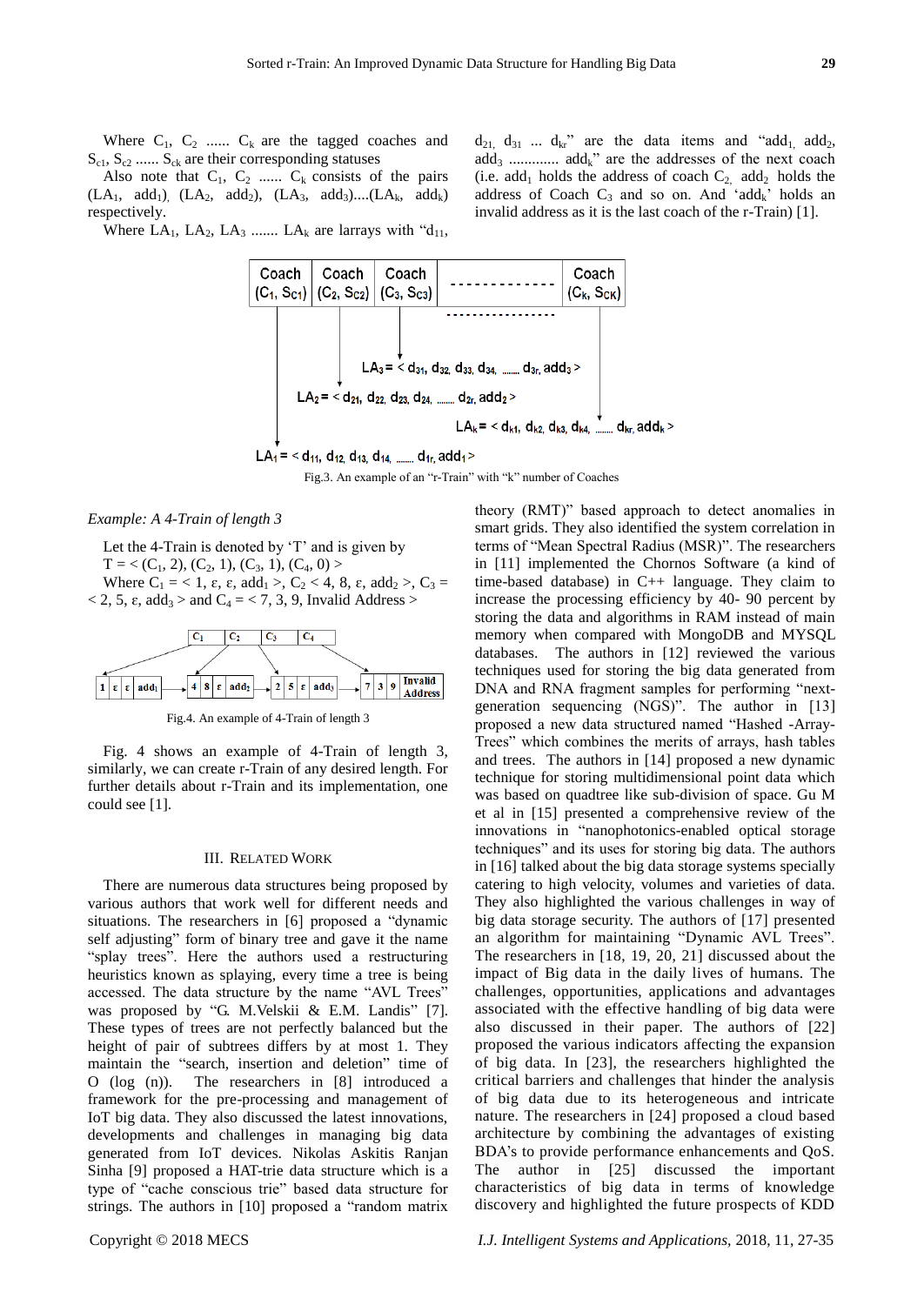with big data. In [26], the authors highlighted the need for securing big data and maintaining its authenticity and accuracy for gaining valuable insights from it. The researchers in [27] proposed a model for performing visualization and analytics of big data by transforming the data into structured format and visualizing it through graphs and charts. The authors of [28] proposed a privacy-preserved big data storage technique using "proxy- re-encryption" and anonymity.

#### IV. SORTED R-TRAIN (THE PROPOSED APPROACH)

This paper proposes a modified approach for storing and searching the data in the "r-Train" data structure so that the data becomes sorted and searching can be performed efficiently and effectively. The "r-Train" data structure can be further improved by making a provision for deleting "any coach" of the r-Train (not only the last coach as in case of conventional r-Train). However, a coach will be deleted only when it has no non- $\varepsilon$  elements stored in it. In the proposed approach after every insertion and deletion operation, the data is being sorted so that every data item comes in its proper place in an organized manner (ascending or descending). Since the sorting is done after the insertion or deletion operation, the end-user need not worry about the overhead involved. Furthermore, as we are getting a sorted data, the searching operation can be completed in an identical time complexity as in case of a binary search tree approach. The point to note here is, the data structure r-Train or Sorted r-Train are effective only when we have a huge amount of data or big data. If we have a limited amount of data, then using r-Train or Sorted r-Train will be an overhead to the programmer and thus should not be used.

The steps given below present the proposed modification. (We are assuming that the length of the larray is 'r' (just to present a generalized approach))

- 1. Let "BEGIN" be the address of the first Coach  $(C_1)$ .
- 2. Create the first Coach  $C_1$  with all 'larray' items in it as " $\varepsilon$ " elements and "add<sub>1</sub>" as the address pointing to an invalid value (since C1 is the only coach we have at this point of time). *An example of this type of coach will be*   $C_1 = \langle \varepsilon_1, \varepsilon_2, \varepsilon_3, \varepsilon_4, \dots, \varepsilon_r, \varepsilon_d \rangle$
- 3. Find the "tagged coach  $(TC_1)$ " of the coach  $C_1$ 
	- $TC_1 = (C_1, s)$ , where "s" denotes the "status of the coach  $C_1$ ". At this point of time the value of "s" will be equal to "r", since all the elements in the coach  $C_1$  are " $\varepsilon$ " (null elements).

Let us assume that we have the indices first, mid and last, wherein first denotes the index location of the first non- $\varepsilon$  element of the larray, last denotes the index location of the last but one element of the larray and mid denotes the index location of ((first +last)/2) of the larray. (Point to note here is that the elements at these locations (first, mid, or last) can be  $\epsilon$ ' as well)

#### *A. Insertion Operation*

The "insertion operation" in the "Sorted r-Train" can also be of two types as we have in case of classical "r-Train" data structure.

- i. Insertion of a "New data item" in a "Coach".
- ii. Insertion of a "New Coach" in the "Sorted r-Train"

# *a. Insertion of a "New data element" in Sorted r-Train*

The insertion of new element is done as per the following algorithm:

#### *Algorithm: LA\_Insertion*

Let the Status of Coach  $(C)$  = Number of " $\varepsilon$ " elements in the Coach and let the Length of Coach  $(C)$  = Number of Elements that can be stored in the coach  $= K$ 

- 1 FOR each New Element, DO
- 2. FOR Each Coach in the Sorted r-Train, DO
- 3. If Status (S) of Coach  $(C) = 0$
- a. Print " Coach Full, Check the status of Next Coach for Insertion
- 4. END IF
- 5. If status  $(S)$  of Coach = Length of Coach  $(K)$ 
	- Insert the Element at LA[0] (First location in the Larray) in the Coach
	- b. Update the Status of the Coach as S= S-1
- 6. END IF
- 7. Else if  $(0 < S < K)$ 
	- a. Loc= SearchLocation(LA) (Location where the new element will be inserted
	- b. Insert (LA, element, Loc) // insert the element at location Loc
	- Sort (LA) // Sort the larray
	- d. Update the Status of the Coach as S= S-1
- 8. End ELSE IF
- 9. END FOR 10. END FOR

{

}

*Function: SearchLocation(LArray)* int SearchLoc(LA)

return (LA.IndexOf( $\varepsilon$ )) // returns First index of ' $\varepsilon$ ' in the larray

Let us take few exmple for showing the insertion opertation.

## *Example 1:*

Let the given larray be LA = < 3, 5, 7,  $\varepsilon$ , 26, 32, 39,  $\varepsilon$ , add > We can easily find out the following: Size of the larray  $= 8$  (No. of elements in larray) Status of the Coach = 2 (No. of ' $\varepsilon$ ' elements in larray) Index of larray element ' $3' = 0$ Index of larray element ' $5' = 1$ Index of larray element ' $7' = 2$ Index of larray element ' $\varepsilon$ ' = 3 Index of larray element ' $26' = 4$ Index of larray element '32'  $=$  5 Index of larray element '39'  $= 6$ Index of larray element ' $\varepsilon$ ' = 7

Since Status (S) of Coach is  $> 0$ , we can insert the element in this coach.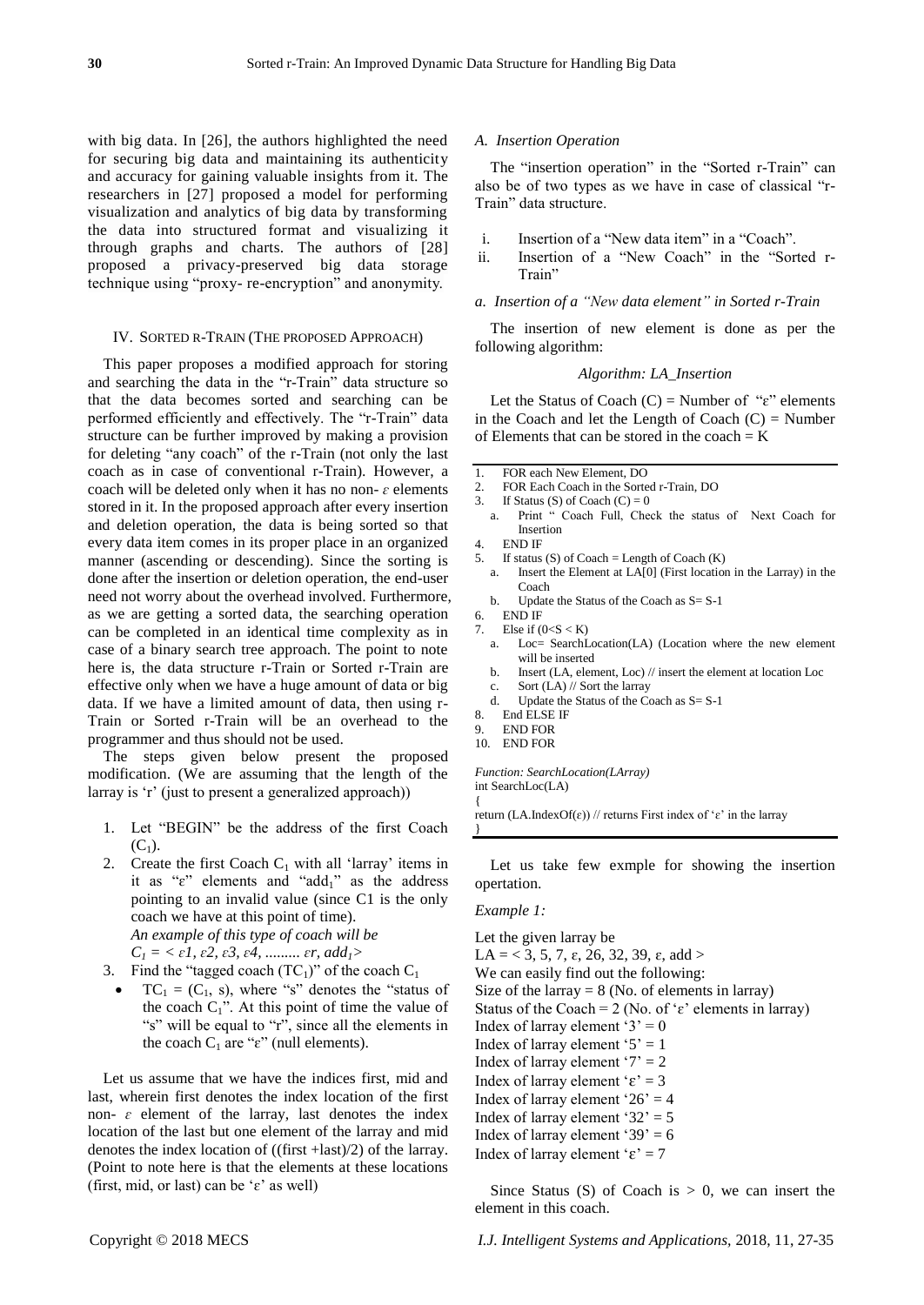Location (index) for insertion  $=$  SearchLocation(LA)  $=$  3 Let the element to be inserted is '4'. Therefore '4' will be inserted at index 3 of larray. So, the larray after insertion becomes LA =  $(LA) = 3, 5, 7, 4, 26, 32, 39, \varepsilon$ , add >

Now, sort the larray to get the final larray after insertion Therefore LA = <3, **4**, 5, 7, 26, 32, 39,  $\varepsilon$ , add > This completes the insertion operation

# *Example 2:*

Let the given larray be

LA = < 9, 12, 17, 19, 38, 39, 45, 90  $\varepsilon$ , add >

From the larray above, we can easily find out the following:

Size of the larray  $= 9$  (No. of elements in larray) Status of the Coach = 1 (No. of ' $\varepsilon$ ' elements in larray)

Index of larray element '9' = 0 Index of larray element ' $12' = 1$ Index of larray element ' $17' = 2$ Index of larray element ' $19' = 3$ Index of larray element '38'  $=$  4 Index of larray element '39'  $=$  5 Index of larray element ' $45' = 6$ 

- Index of larray element '90'  $= 7$
- Index of larray element ' $\varepsilon$ ' = 8

Since Status (S) of Coach is  $> 0$ , we can insert the element in this coach.

Location (index) for insertion  $=$  SearchLocation(LA)  $= 8$ 

Let the element to be inserted is '14'.

Therefore 14 will be inserted at index 8 of larray.

So, the larray after insertion becomes

 $LA = \langle 9, 12, 17, 19, 38, 39, 45, 90, 14, add \rangle$ 

Now, sort the larray to get the final larray after insertion Therefore LA = <9, 12, **14**, 17, 19, 38, 39, 45, 90 add > This completes the insertion operation

# *Example 3:*

Let the given larray be LA = < 13, 25, 77,  $\varepsilon$ ,  $\varepsilon$ ,  $\varepsilon$ , add > From the given larray, we can easily find out the following: Size of the larray  $= 6$  (No. of elements in larray) Status of the Coach = 3 (No. of ' $\varepsilon$ ' elements in larray) Index of larray element ' $13' = 0$ Index of larray element ' $25' = 1$ Index of larray element '77' =  $2$ Index of larray element ' $\varepsilon$ ' = 3 Index of larray element ' $\varepsilon$ ' = 4 Index of larray element ' $\varepsilon$ ' = 5

Since Status (S) of Coach is  $> 0$ , we can insert the element in this coach.

Location (index) for insertion  $=$  SearchLocation(LA)  $=$  3 Let the element to be inserted is '44'. Therefore '4' will be inserted at index 3 of larray. So, the larray after insertion becomes LA =  $(LA) = < 13, 25, 77, 44, \varepsilon, \varepsilon, \text{add} >$ Now, sort the larray to get the final larray after insertion Therefore LA =  $\langle 13, 25, 44, 77, \varepsilon, \varepsilon, \text{ add} \rangle$ This completes the insertion operation

## *b. Insertion of new coach at the end in Sorted r-Train*

This is very much similar to the insertion technique of r-Train data structure by R. Biswas [1]. Let the new coach to be inserted is  $C_{k+1}$ , perform the following steps to insert this coach in the Sorted r-Train

1. Create the new Coach  $C_{k+1}$  with all 'r' larray items in it as 'ɛ'

An example of this type of coach will be

 $C_{k+1} = \langle \varepsilon_1, \varepsilon_2, \varepsilon_3, \varepsilon_4, \dots, \varepsilon_r, \varepsilon_d \rangle$ 

- 1. Update the pilot (linked list)
- 2. Update the address part of the Coach  $C_k$  and assign the address of Coach  $C_{k+1}$  to it.
- 3. Set the address part of Coach  $C_{k+1}$  to an invalid address value.
- 4. Set the status of Coach  $C_{k+1} = r$ .

## *B. Search Operation*

Let us assume that we have a Sorted r-Train as

 $T = \langle (C_1, S_{c1}), (C_2, S_{c2}), (C_3, S_{c3}), ..., (C_i, S_{ci}) \dots (C_k, S_{ck}) \rangle$ 

Where the coach  $C_i$  is  $(LA_i, add_i)$  where "LA<sub>i</sub>" is the larray and "add<sub>i</sub>" stores the "address of the next coach  $C_{i+1}$ " or an "invalid address" in case  $C_i$  is the last coach (when i= k) and  $S_{ci}$  denotes the "status of coach  $C_i$ ", for i  $= 1, 2, 3, \ldots$ k.

Let the element to be searched is "num".

There can be two cases when we want to search for a particular element 'num'

- 1. When we know the coach number of 'num', we can directly go to that coach by visiting the pilot and perform "binary search" on that coach to match the elements of larray with 'num'.
- 2. When the coach number is not known, we will proceed in the following manner
	- Start from the first coach C1, and perform the operations given below till the element is found.

Let 'LA' be a larray, 'first' and 'last' denotes the index location of first non- ɛ element and last but one element of the larray respectively (note that 'last' here means 'length of the larray - 1', as the last element of the larray is the address of the next coach which is not taken into account for these calculations)

The pseudo code for searching the element is given below: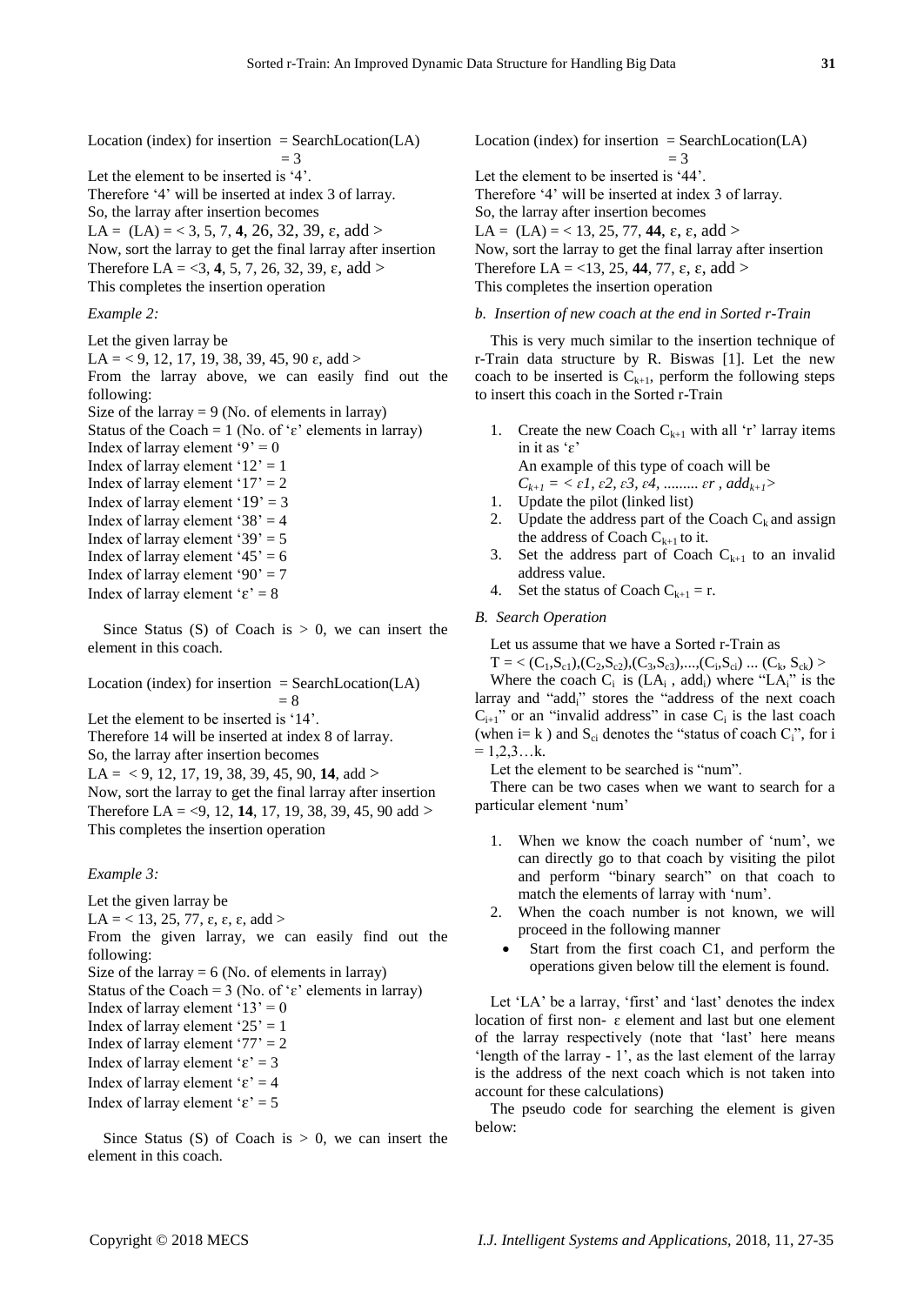*Algorithm: LA\_Search*

|     | -boolean LA_Search (LA, first, last, num) |
|-----|-------------------------------------------|
| 1.  |                                           |
| 2.  | $mid=(first + last)/2;$                   |
| 3.  | if (first > last) return false;           |
| 4.  | found=false;                              |
| 5.  | $if(LA[\text{mid}] == \text{num})$        |
| 6.  | Print ("Element Found at Location"+mid);  |
| 7.  | return true;                              |
| 8.  | ł                                         |
| 9.  | else if(A[mid] = = ' $\varepsilon$ ')     |
| 10. | ł                                         |
| 11. | found=Search(LA, mid+1, last, num);       |
| 12. | ł                                         |
| 13. | else if(LA[mid] $>$ num){                 |
| 14. | found=Search(LA, first, mid-1, num);      |
| 15. | ł                                         |
| 16. | else                                      |
| 17. | ł                                         |
| 18. | found=Search(LA, mid+1, last, num);       |
| 19. | ∤                                         |
| 20. | return found;                             |
| 21. | ł                                         |

Let us take few exmple for showing the search opertation.

## *Example 1:*

Let the given larray be:

LA = < 3, 5, 7, 4, 26, 32, 39,  $\varepsilon$ , add > Let the element to be searched  $= 4$ Now from the given larray, we can find first and last indexes.  $first = 0$  $last = 7$  $mid = (first + last)/2$  $= (0+7)/2$  $= 3$ Now check if  $(4 = LA$  [mid]) i.e Is  $(4 = = LA [3])$ , YES, Since LA  $[3] = 4$ 

Therefore element Found at index 3. The search operation successfully completes here.

## *Example 2:*

Let the given larray be:

LA = < 13, 25, 37, 46, 60,  $\varepsilon$ , add > Let the element to be searched  $= 60$ Now from the given larray, we can find first and last indexes.  $first = 0$  $last = 5$  $mid = (first + last)/2$  $= (0+5)/2$  $-2$ Now check if  $(60 = E[A]$ Is  $(60 = \text{LA} [2])$ , NO, Since LA  $[2] = 37$ Now we will find new value of low (index) as  $low = mid+1$ Therefore,  $low = 2+1 = 3$  $mid = (3+5)/2 = 4$ Is  $(60 = (LA [4]), YES, Since LA [4] = 60$ 

#### *C. Deletion Operation*

We can have the following three types of "deletion operations" in the proposed "Sorted r-Train" analogous to classical "r-Train" [1, 2].

- 1. Deletion of the data item from a Coach in the Sorted r-Train (here deletion operation refers to replacing the value of the deleted item with "ɛ").
- 2. Deletion of the last Coach of Sorted r-Train
- 3. Deletion of a Coach from between the Two Coaches
- *a. Deletion of the data item from a coach (C)*
	- 1. Let the element to be deleted is "k"
	- 2. If the coach number of the element "k" is known, we will directly go to that coach by accessing the pilot and search for "k" using search technique as discussed in previous section (Searching operation).
	- 3. After finding "k" within the coach, we will replace its value by "ɛ". And change the status of the coach as  $s = s+1$  (An important point to note here is, deletion operation does not have any effect on the size of the coach.)
	- 4. Sort the larray (LA) (so that all ' $\varepsilon$ ' elements comes at the beginning of the larray)
	- 5. If the coach number of the element "k" is not known, we will start from the first coach  $C_1$  say, and search for the element "k" using the search technique discussed in above section (searching technique)
	- 6. After finding 'k' within any coach  $C_i$  (for i= 1, 2, 3, .... n) we will replace its value by "ɛ".
	- 7. Sort the larray (LA)
	- 8. Change the status of the coach  $C_i$  as  $s= s+1$

The sorting of elements after every deletion operation ensures that all the 'ɛ' elements are always present in the beginning of the larray, this makes the process of insertion and searching less complex.

## *b. Deletion of the last Coach of Sorted r-Train*

The deletion of a coach " $C_i$ " is possible if and only if it is an empty coach (i.e all the elements in the coach are "**ɛ**" elements, as depicted here under in Fig. 5)

| s<br><b>Address</b> |
|---------------------|
|---------------------|

Fig.5. An example of an "Empty Last Coach" of an r-Train

For deleting the last coach C<sub>i</sub>, of a Sorted r-Train, we proceed as follows:

- a) Update the address "add<sub>i-1</sub>" of the coach " $C_{i-1}$ " by storing an "invalid address" in it.
- b) Delete the "coach  $(C_i, r)$ " from the Sorted r-Train
- c) Update the pilot.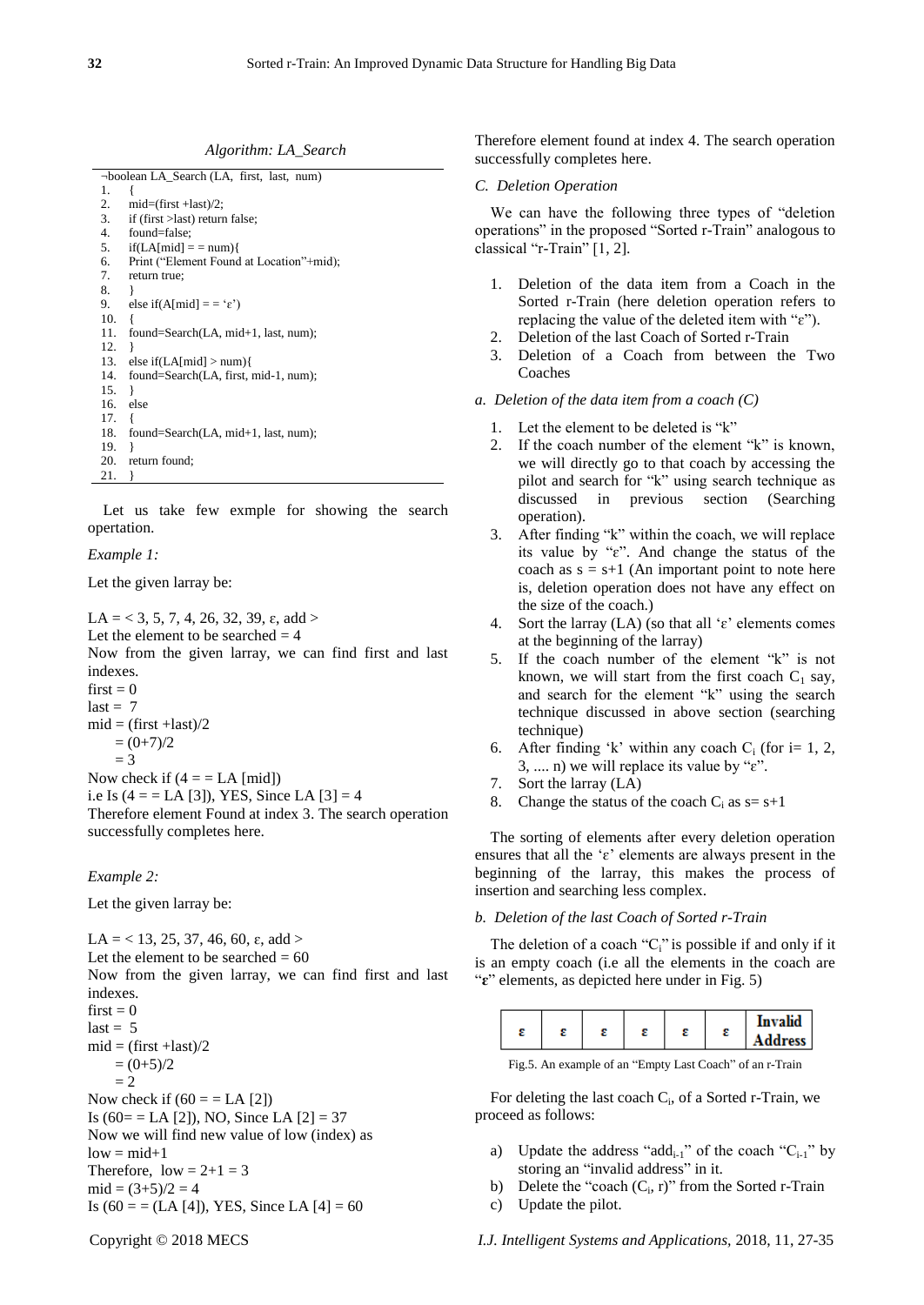| Coach                                           | Coach<br>$(C_1, S_{c1})$ $(C_2, S_{c2})$ $(C_3, S_{c3})$ | Coach |  | Coach<br>$(C_{i-1}, S_{Ci-1})$ | Coach<br>(C <sub>i</sub> , S <sub>ci</sub> ) |
|-------------------------------------------------|----------------------------------------------------------|-------|--|--------------------------------|----------------------------------------------|
| Fig.6. (a) An r-Train before deletion operation |                                                          |       |  |                                |                                              |

| Coach<br>$(C_1, Sc_1)$ | Coach<br>$(C_2, S_{C2})$ $(C_3, S_{C3})$ | ∣ Coach |  | Coach<br>$(C_{i-1}, S_{Ci-1})$ |
|------------------------|------------------------------------------|---------|--|--------------------------------|
|------------------------|------------------------------------------|---------|--|--------------------------------|

Fig.6. (b) An r-Train after deletion operation is performed

It can be observed from the above Fig. 6(a) and Fig.  $6(b)$  that the coach  $(C_i, Sc_i)$  has been deleted.

*1) Deletion of a Coach that lies between the Two* 

For deleting the coach ' $C_i$ ', of a Sorted r-Train which

*Coaches in the Sorted r-Train*

- is between  $C_{i-1}$  and  $C_{i+1}$ , we proceed as follows:
	- Update the address "add  $_{i-1}$ " of the coach "C<sub>i-1</sub>" by storing the address of " $C_{i+1}$ " in it.
	- b) Delete the coach  $(C_i, r)$  from the r-Train
	- c) Update the pilot.



Fig.7. (b) An r-Train after deletion operation

Fig. 7(a) and Fig. 7(b) given above shows the deletion operation. Here the Coach  $C_i$  has been deleted from the rtrain.

#### V. CONCLUSION

The data structure "r-Train" proposed by R. Biswas [1] is a dynamic and highly scalable data structure which can be used for handling big data in an efficient and effective manner. As mentioned in [29], the "r-Train" data structured can be very successfully used for processing the data in parallel for executing various tasks. The proposed modification "Sorted r-Train" has further improved the time required for searching an element stored in the "r-Train" data structure. As the data is being stored in a sorted manner, we can very effectively apply binary search technique (which runs in O (log (n)) time in the worst case) in order to search the data items [30]. Moreover, deletion of any coach is made possible by just adjusting the address fields of the previous and next coach of the deleted coach (analogous to Linked list [30, 31]). The proposed approach of Sorted r-Train data structure can be used to store data generated from IoT devices as it requires real-time analysis and processing.

With Sorted r-Train, the data storage and retrieval time can be reduced to a greater extent as compared to the classical r-Train data structure. With the intricate and heterogeneous nature of big data, it is imperative to device new techniques and approaches for effective handling of these huge datasets. Sorted r-Train is an attempt towards the same. In future, the application of sorted r-train data structure for storing big data generated from IoT devices can be explored in order to perform real time query processing and analysis.

## **REFERENCES**

- [1] Biswas, Ranjit. ""Atrain Distributed System"(ADS): An Infinitely Scalable Architecture for Processing Big Data of Any 4Vs." In *Computational Intelligence for Big Data Analysis*, pp. 3-54. Springer, Cham, 2015.
- [2] Biswas, Ranjit. "Heterogeneous Data Structure "r-Atrain"." In *Global Trends in Intelligent Computing Research and Development*, pp. 338-359. IGI Global, 2014. doi:10.4018/978-1-4666-4936-1.ch012
- [3] Biswas, Ranjit. "Introducing Data Structures for Big Data." In *Effective Big Data Management and Opportunities for Implementation*, pp. 25-52. IGI Global, 2016.
- [4] Biswas, Ranjit. "Data Structures for Big Data."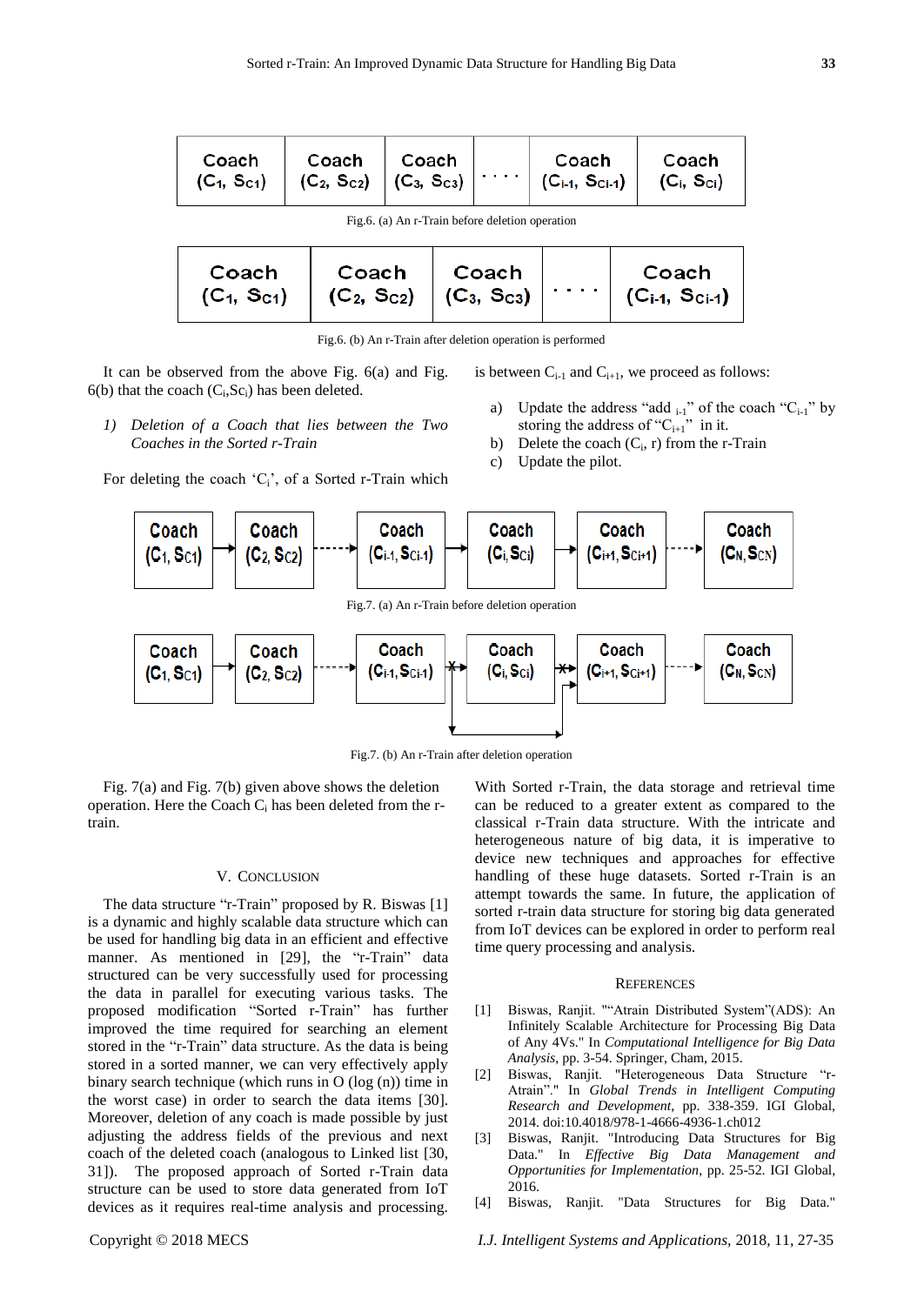*International Journal Computing and Optimization*, no. 2, 73-93 (2014).

- [5] Biswas, R.,Processing of Heterogeneous Big Data in an Atrain Distributed System (ADS) Using the Heterogeneous Data Structure r-Atrain. *International Journal Computing and Optimization*, 1(1), pp.17-45, (2014). doi: <http://dx.doi.org/10.12988/ijco.2014.445>
- [6] Sleator, Daniel Dominic, and Robert Endre Tarjan. "Selfadjusting binary search trees." *Journal of the ACM (JACM)* 32, no. 3 (1985): 652-686. dio:http://dx.doi.org/10.1145/3828.3835
- [7] G.M.Velskii & E.M. Landis. An algorithm for the organization of information. *Soviet Mathemtics Doklady* 3:1259-1263, 1962.
- [8] H. Cai, B. Xu, L. Jiang and A. V. Vasilakos, "IoT-Based Big Data Storage Systems in *Cloud Computing: Perspectives and Challenges," in IEEE Internet of Things Journal*, vol. 4, no. 1, pp. 75-87, Feb. 2017. doi: 10.1109/JIOT.2016.2619369
- [9] Askitis, Nikolas, and Ranjan Sinha. "HAT-trie: a cacheconscious trie-based data structure for strings." In *Proceedings of the thirtieth Australasian conference on Computer science*-Volume 62, pp. 97-105. Australian Computer Society, Inc., 2007.
- [10] He, Xing, Qian Ai, Robert Caiming Qiu, Wentao Huang, Longjian Piao, and Haichun Liu. "A big data architecture design for smart grids based on random matrix theory." *IEEE transactions on smart Grid,* 8, no. 2 (2017): 674- 686.
- [11] M. Tahmassebpour, "A New Method for Time-Series Big Data Effective Storage," in *IEEE Access*, vol. 5, pp. 10694-10699, 2017. doi: 10.1109/ACCESS.2017.2708080
- [12] Bertil Schmidt, Andreas Hildebrandt, Next-generation sequencing: big data meets high performance computing, *Drug Discovery Today*, Volume 22, Issue 4, 2017, Pp: 712-717, doi: https://doi.org/10.1016/j.drudis.2017.01. 014.
- [13] Sitarski, E.: HATs: Hashed array trees. *Dr. Dobb's Journal* 21(11) (1996), http://www.ddj.com/architect/184409965?pgno=5
- [14] Park, Eunhui, and David M. Mount. "A self-adjusting data structure for multidimensional point sets." In *European Symposium on Algorithms*, pp. 778-789. Springer, Berlin, Heidelberg, 2012. doi =http://dx.doi.org/10.1007/978-3- 642-33090-2\_67
- [15] Gu, Min, Xiangping Li, and Yaoyu Cao. "Optical storage arrays: a perspective for future big data storage." *Light: Science & Applications*, 3, no. 5 (2014): e177.
- [16] Strohbach M., Daubert J., Ravkin H., Lischka M. Big Data Storage. In: *Cavanillas J., Curry E., Wahlster W. (eds) New Horizons for a Data-Driven Economy*. 2016, Springer, Cham
- [17] Van Doren, James R., and Joseph L. Gray. "An algorithm for maintaining dynamic AVL trees." In *Information Systems*, pp. 161-180. Springer, Boston, MA, 1974.
- [18] Berman, Jules J. *Principles of big data: preparing, sharing, and analyzing complex information.* Newnes, 2013.
- [19] Feinleib, *David. Big Data Demystified: How Big Data is Changing the Way We Live, Love, and Learn*. Big Data Group, 2013.
- [20] Needham, J.: Disruptive Possibilities: *How Big Data Changes Everything*. O'reilly Publisher, Cambridge (2013)
- [21] Simon, P.: *Too Big to Ignore: The Business Case for Big Data*. John Wiley & Sons, New Jersey (2013)
- [22] Makrufa Sh. Hajirahimova, Aybeniz S. Aliyeva, "About Big Data Measurement Methodologies and Indicators", *International Journal of Modern Education and Computer Science(IJMECS)*, Vol.9, No.10, pp. 1-9, 2017.DOI: 10.5815/ijmecs.2017.10.01
- [23] Rasim M. Alguliyev, Rena T. Gasimova, Rahim N. Abbasl ,"The Obstacles in Big Data Process", *International Journal of Information Technology and Computer Science(IJITCS)*, Vol.9, No.4, pp.31-38, 2017. dio: 10.5815/ijitcs.2017.04.05
- [24] Entesar Althagafy, M. Rizwan Jameel Qureshi,"Novel Cloud Architecture to Decrease Problems Related to Big Data", *International Journal of Computer Network and Information Security (IJCNIS)*, Vol.9, No.2, pp.53-60, 2017. doi: 10.5815/ijcnis.2017.02.07
- [25] Mai Abdrabo, Mohammed Elmogy, Ghada Eltaweel, Sherif Barakat,"Enhancing Big Data Value Using Knowledge Discovery Techniques", *International Journal of Information Technology and Computer Science(IJITCS)*, Vol.8, No.8, pp.1-12, 2016. doi: 10.5815/ijitcs.2016.08.01
- [26] PankajDeep Kaur, Awal Adesh Monga,"Managing Big Data: A Step towards Huge Data Security", *International Journal of Wireless and Microwave Technologies(IJWMT)*, Vol.6, No.2, pp.10-20, 2016. doi: 10.5815/ijwmt.2016.02.02
- [27] Rohit More, R H Goudar,"DataViz Model: A Novel Approach towards Big Data Analytics and Visualization", *International Journal of Engineering and Manufacturing(IJEM)*, Vol.7, No.6, pp.43-49, 2017. doi: 10.5815/ijem.2017.06.04
- [28] Liang, Kaitai, Willy Susilo, and Joseph K. Liu. "Privacypreserving ciphertext multi-sharing control for big data storage." *IEEE transactions on information forensics and security,* 10.8, (2015): 1578-1589.
- [29] Alam, B.: Matrix Multiplication using r-Train Data Structure. In: *AASRI Conference on Parallel and Distributed Computing Systems, AASRI (Elsevier) Procedia* 5, 189–193 (2013), doi: 10.1016/j.aasri.2013.10.077
- [30] Cormen, T.H., Leiserson, C.E., Rivest, R.L., Stein, C.: *Introduction to Algorithms, 2nd edn*. MIT Press and McGraw-Hill (2001)
- [31] Xiong, Qing, Chanle Wu, Jianbing Xing, Libing Wu, and Huyin Zhang. "A linked-list data structure for advance reservation admission control." In *Networking and mobile computing*, pp. 901-910. Springer, Berlin, Heidelberg, 2005.

#### **Authors' Profiles**



**Mohd Abdul Ahad** is working as an Assistant Professor in the Department of Computer Science and Engineering, School of Engineering Sciences and Technology, Jamia Hamdard, New Delhi, India. He has a rich experience of 9 years in computer Science and Engineering. His research

interests include Big Data, IoT, and Distributed Systems. He is a member of IEEE, ACM, ISTE. He has worked as a review and editorial member of several International Journals.